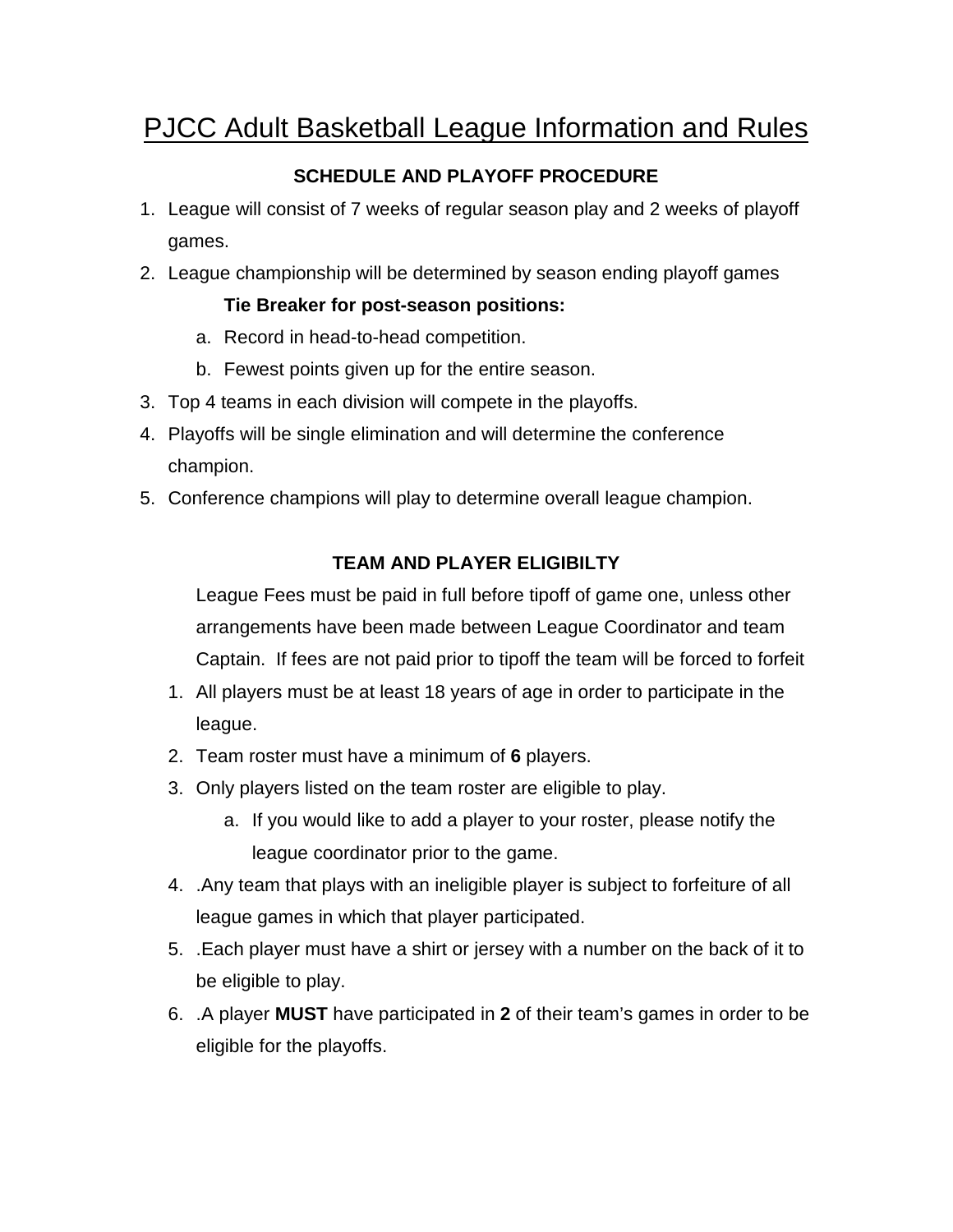7. 8.All players **MUST** sign a PJCC Activity waiver form before their first game.

#### **ROSTER AND PLAYER CONTRACTS**

- 1. Players may be dropped any time during the season. A player must sit out one week before being added to another team in the league.
- 2. New players may not be added after the **5 th** league game. Managers who lose players through injury may petition the league coordinator for replacement of said player.

### **GOVERNING BODY**

1. The Recreation Coordinator in charge of sports shall serve as league director and has final authority to make decisions pertaining to all league rules and regulations.

#### **PLAYING RULES**

The current National Federation High School Rule Book will govern this League except for the following rules:

- 1. **Individual Technical Fouls** A player receiving two technical fouls will be automatically ejected from the game.
- 2. **Team Technical Fouls** When a team accumulates a total of 5 technical fouls over the course of the season, a loss will be assessed to the team. Each technical foul thereafter over the course of the season will result in another loss being assessed.
- 3. **Ejection** Any player ejected from a game may be suspended for at least his next game or longer, per the decision of the league coordinator. Repeated offenses will result in expulsion from the league.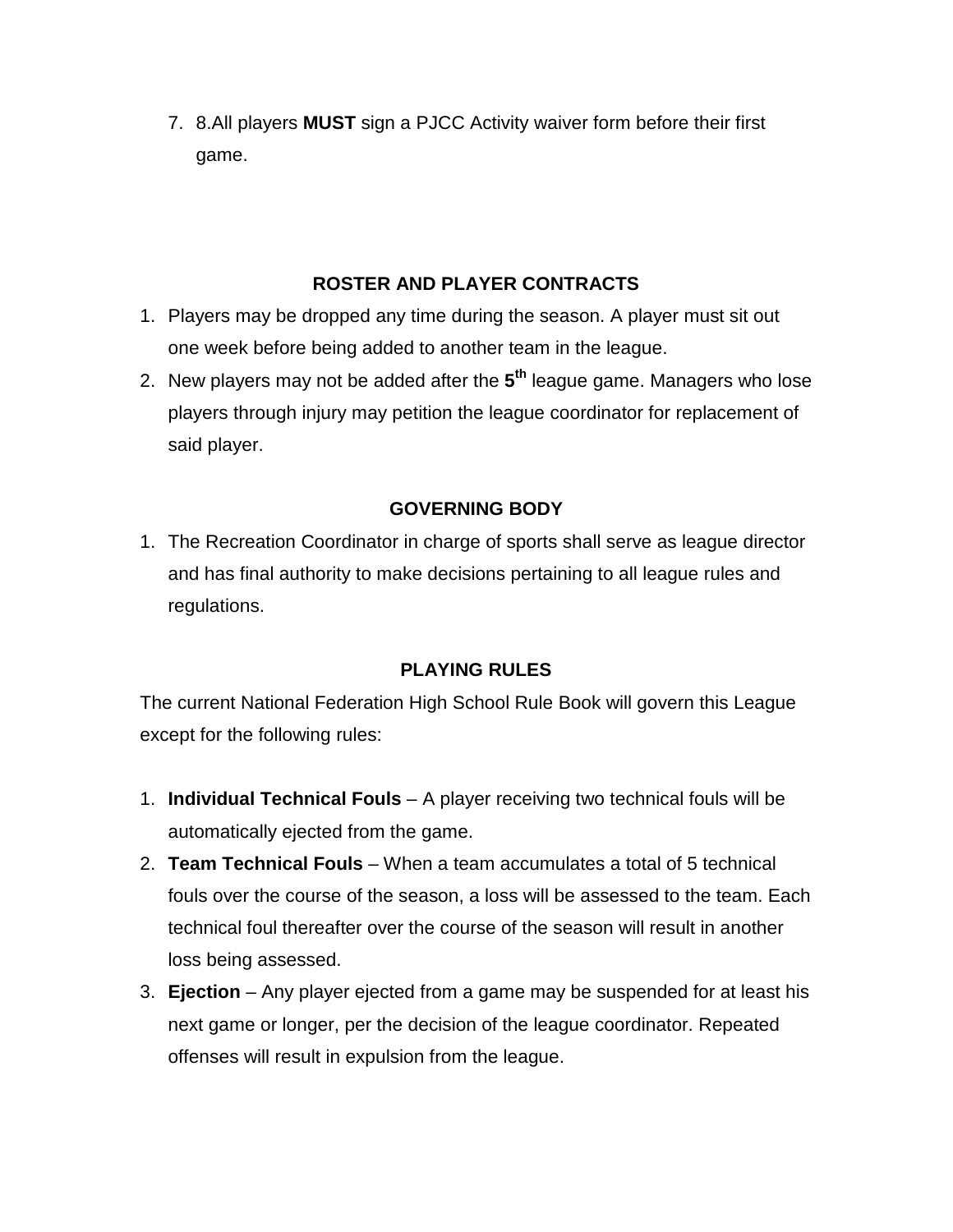- 4. **Leaving Your Bench** A technical foul will be given to all players who leave their bench during an altercation on the court. The only exception is the team captain in the event he/she is trying to maintain order and resolve the situation calmly. Technical fouls may be given by either the referees or scorer's table.
- 5. **Language** Racially motivated language will not be tolerated. Consequences may include technical fouls, suspension, and possible expulsion from the league. The league director will be in charge of making the final decisions in these matters.
- 6. **Personal Fouls** Any player committing his 5th personal foul is automatically disqualified from further play for that game.
- 7. **Starting Players** A team may start a game with a minimum of 4 players. Teams down to 3 players will not be allowed to continue and will be assessed a forfeit.
- 8. **Jerseys All teams must have numbered jerseys/shirts.** An illegal jersey/shirt is one that is not of similar color, having no number or duplicate number. **"Tape" for numbers is prohibited.** If a player does not have a jersey he or she needs to rent one from the PJCC for. They will need to fill out the rental form and pay a fee of **\$3.00** for the jersey rental.
- 9. **Time Limit** games will be divided into two 20 minute halves with a running clock except for time outs. The clock will stop on all whistles during the last **30 seconds** of the first half no matter what the score. The clock will stop on all whistles in the final **2** minutes of the game, if the score is within **10** points
- 10. **Time Outs** each team is allowed **2** time outs per half. Each team will receive one additional timeout in each overtime period. Timeouts may not be accumulated or carried over to the next half or overtime.
- 11. **Overtime** A tie game at the end of two halves will be decided by a TWO minute overtime period. The clock stops in the last minute. If still tied, there will be another TWO minute overtime period. If still tied after the second overtime the game will go into its third and final overtime period which will be the first team to score **two** points will win the game. There will be a **30**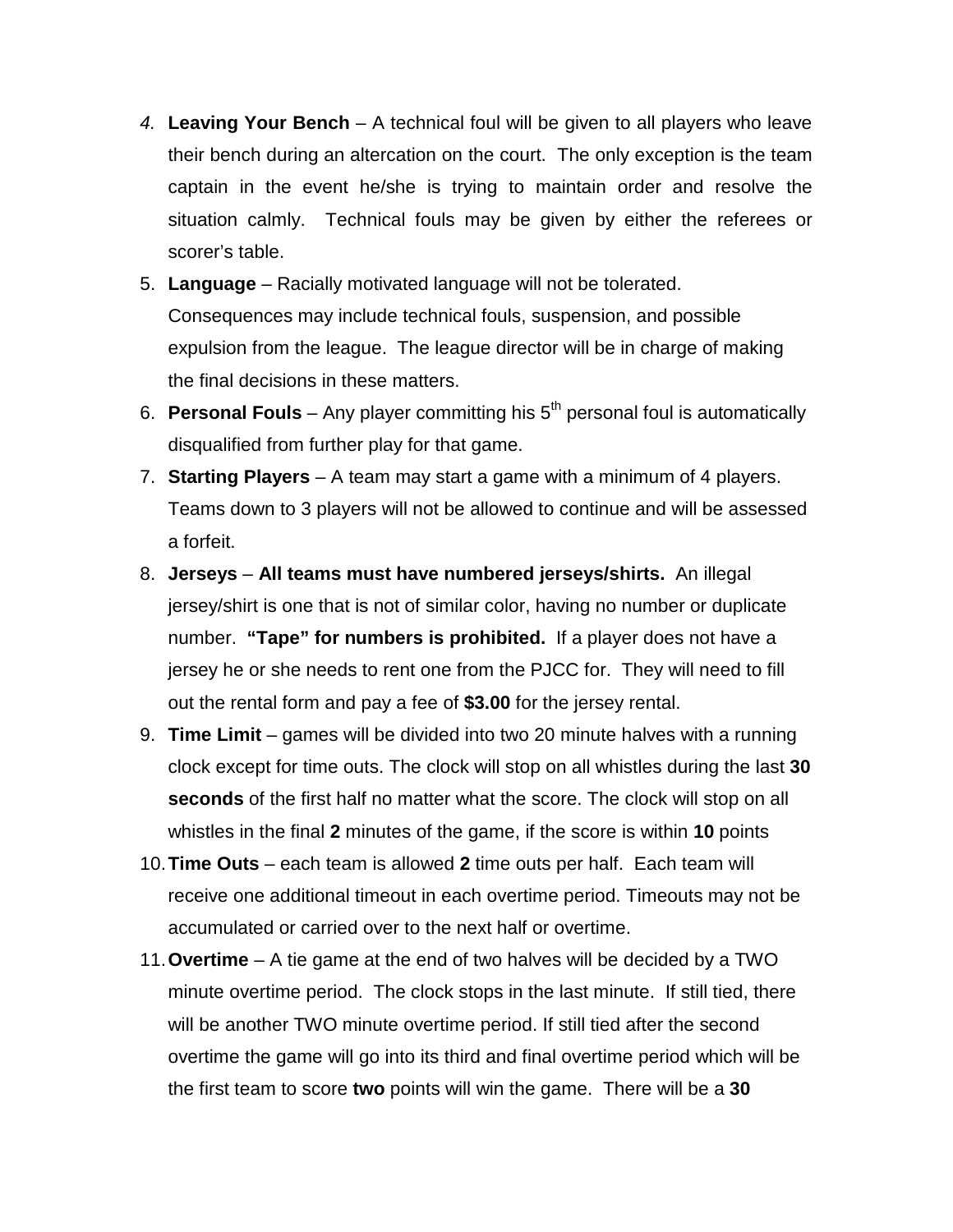second shot clock for all overtime periods. (Note: In playoffs teams will compete in as many two-minute overtime periods as necessary to determine the winner.)

- 12. **Free Throws** The  $7<sup>th</sup>$  team foul will be the start of 1 and 1 bonus, the 10<sup>th</sup> team foul will be the start of double bonus. On free throws, we will play **"on the release"**. Only players lined up next to the key may move in before the ball hits the backboard or rim (not the shooter or anyone outside of the key).
- 13. **Shot Clock**  There will be a **30** second shot clock in the last **2** minutes of the second half if the score is within **10** points.

#### **FORFEITS**

- 1. Teams must be on the floor with four players by the starting time of the game. If there are not enough players to begin the game, 20 minutes will be put on the clock and run down to 15. The team which has enough players will receive two points for each minute (beginning at 19:59, 18:59, etc.) Teams may not use time-outs during this grace period and all players must be at the center circle ready for tip-off by "15:00" or the game will be declared a forfeit.
- 2. Postponement or rescheduling of games will not be done once the league begins. Only the league director may make necessary changes to the league schedule.
- 3. Forfeits may be declared by the league director for any of the following:
	- a. Failure to start game with at least 4 players by 5 minutes after first scheduled game and at game time for all succeeding games.
	- b. Using an ineligible player.
	- c. Unsportsmanlike conduct by a team or player.
	- d. Lack of control by a team captain over his players and/or spectators.
	- e. Harassment of officials.
- 4. A **\$35.00 forfeit penalty** will be charged to each team who forfeits as specified below. The fee must be paid prior to the start of the team's game the following week. The \$35.00 fee will go on the opposing teams account as